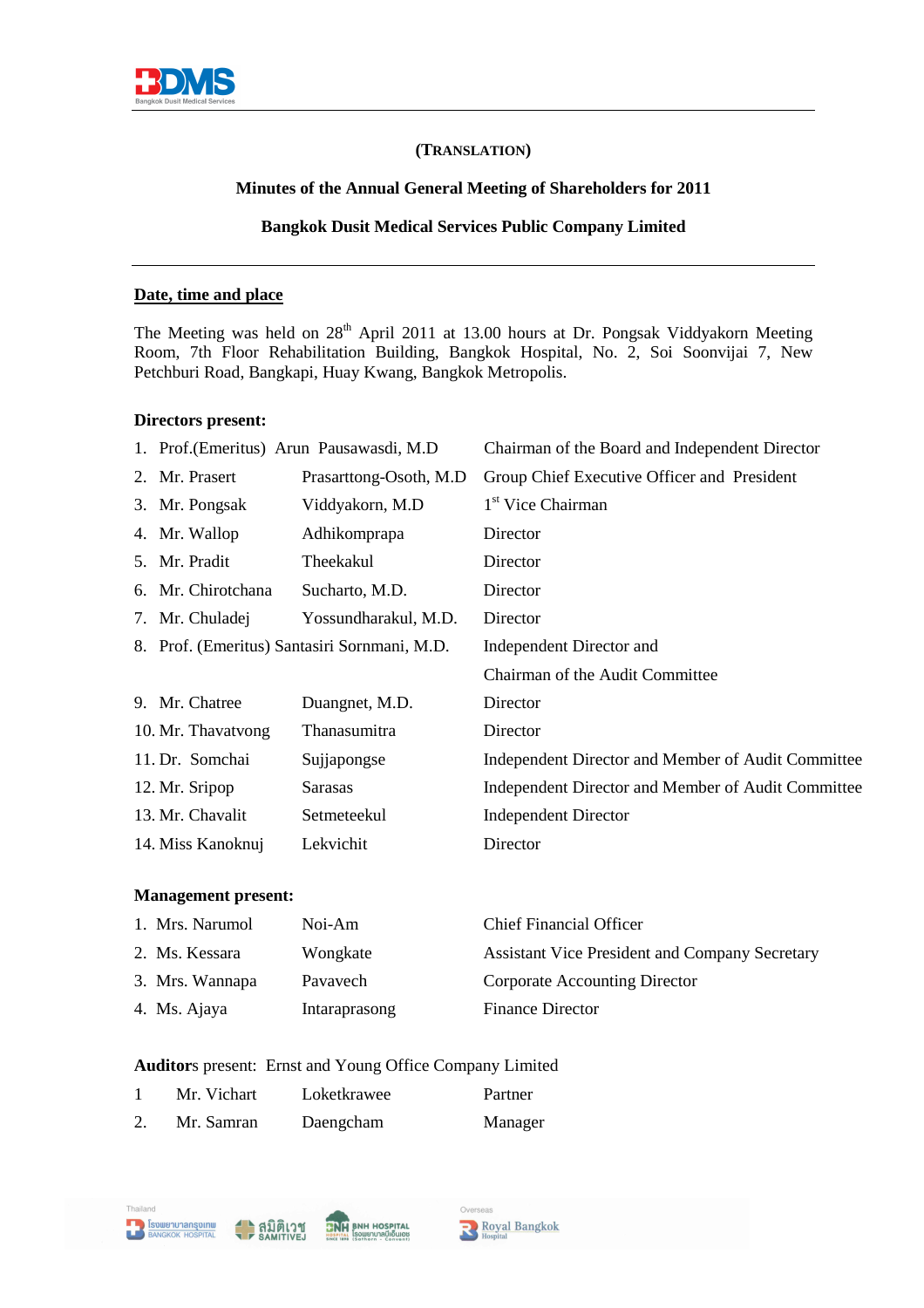### **Preliminary proceedings**

Chairman of the Board, Professor (Emeritus) Arun Pausawasdi, M.D., who chaired the meeting reported that there were 96 shareholders attended the meeting in person, holding a total of 638,445,602 shares and 525 shareholders attended by proxies, holding a total of 533,759,868 shares. Altogether 621 shareholders attended the meeting in persons and by proxies, holding a total of 1,172,205,470 shares, equal to 79.1478 % of the Company's issued and paid up shares. A quorum was thus established in accordance to the Company Articles of Association.

The Chairman declared the meeting duly opened and introduced members of the Company Board of Directors adding that two Directors were absent - Mr. Vichai Thongtang was on a business trip abroad and Prof (Emeritus) Sanoe Indrasuksri M.D. has health problems, therefore they were unable to attend the meeting. The Chairman then introduced members of Executive Management and Company Auditors who are representatives of Ernst and Young Office Company Limited.

Before proceeding with the meeting, the Chairman described in detail the procedures for casting votes. For every agenda, except Agenda No. 2 and No. 4 for acknowledgement, the Company shall count only negative votes and abstentions. Shareholders who wish to cast negative votes or abstentions should put a mark on the ballot paper given out by the staff before commencement of the meeting. When counting the votes, the Company shall subtract total negative votes and abstentions from total votes cast by shareholders present and entitled to vote. The remaining votes shall be considered as affirmative votes for each agenda. In the event that no one opposes or expresses different opinion, it shall be considered that the meeting has given its approval or resolved to approve the motion.

At the same time the Chairman explained that at the 2011 Annual General Meeting (AGM) of shareholders, the Company provided an opportunity for shareholders to submit in advance motions that are productive and suitable as an agenda of the 2011 AGM of Shareholders and to propose qualified candidates for election of Directors. The proposals can be submitted at any time during the 45-day period from 1st December 2010 to 15 January 2011, to the Company Directors for consideration to include the agenda submitted by shareholders in advance as an agenda for the 2011 AGM of Shareholders. This information has been publicized on the Stock Exchange of Thailand's website as well as on the Company's website. As it turned out, no shareholders proposed a motion for inclusion as an agenda for the meeting and no one proposed any other qualified person to be considered as a candidate for election to the position of Company Director.

After having explained the procedures for casting votes and allowed shareholders to ask questions, the Chairman proceeded with the meeting according to the following agendas:

## **Agenda 1 : To consider and certify the minutes of the Extraordinary General Meeting of Shareholders No. 1/2011 held on 24th February 2011**

The Chairman proposed adoption of minutes of EGM of Shareholders No.  $1/2011$ , held on  $24<sup>th</sup>$ February 2011, a copy of which was sent to each shareholder together with notice of the meeting.

**Resolution** The meeting adopted minutes of AGM of Shareholders No. 1/2011 held on 24<sup>th</sup> February 2011 without any revision.

(1,192,903,396 affirmative votes equal to 99.9992 %, 8,500 negative votes equal to 0.0007 % of total votes cast by shareholders present and entitled to vote.)

### **Agenda 2: To acknowledge the report of the Company's performance for 2010.**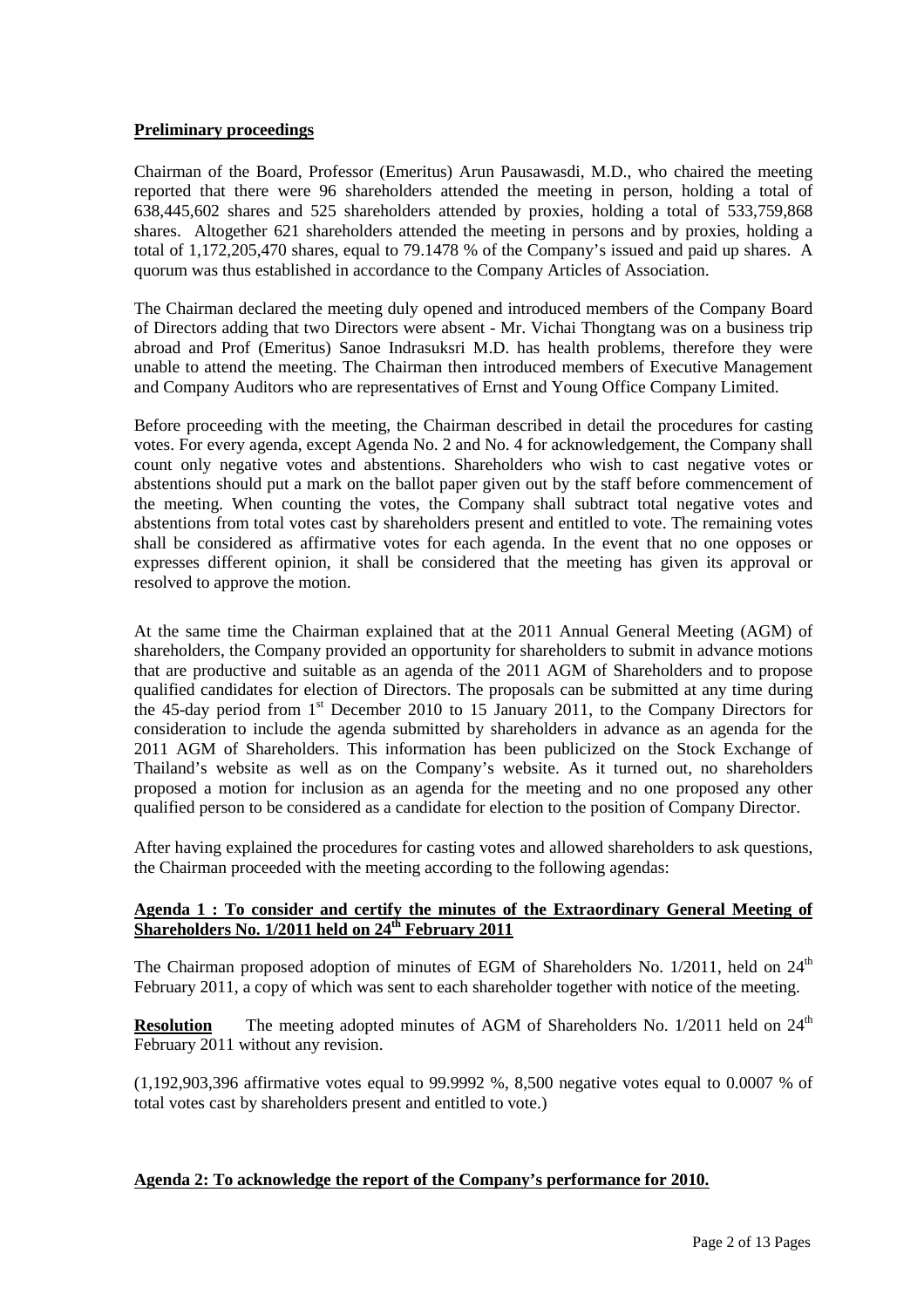The Chairman invited Mr. Prasert Prasarttong-Osoth, M.D, Group Chief Executive Officer and President to report on the Company 2010 business operations.

Mr. Prasert Prasarttong-Osoth M.D. presented a report on 2010 business operations as follows:

### **Financial aspect**

- At end of 2010 the Company's Market Capitalization equaled 57,941 million Baht,  $27<sup>th</sup>$ place on the listed companies and after the Company announced the completion of entire business transfer of Health Network PLC, the Company's Market Capitalization as of 22 April 2011 rose to 76,273 million Baht, 22<sup>nd</sup> place out of 504 listed companies in the Stocks Exchange of Thailand.
- In 2010 TRIS Rating affirmed the company rating as "A" outlook "Positive"

### **Size of Operation**

At end of 2010 the Company has a total of 3,193 beds, the fourth largest health care group of companies in Asia Pacific region. The first, second and third places are Ramsay Healthcare, Apollo Hospital Enterprise and Fortis Healthcare respectively.

### **Investment Aspects**

The Company started to operate at its 19<sup>th</sup> hospital "Bangkok Hospital Hua Hin", located at Ampur Hua Hin, Prachuab Kirikan achieving a satisfactory operation result. The hospital was able to refer an average of 100 patients a month to Bangkok Hospital in Bangkok.

The Company acquired all shares of A.N.B. Laboratory (Amnuay Pharmacy), Thailand's 4<sup>th</sup> largest producer and distributor of saline and producer of drugs. 50% of contraceptive injection was exported and 25% of all products as a whole from A.N.B Laboratory was exported.

The Company entered into the transaction of entire business transfer of Healthcare Network PLC (Phyathai Hospital Group and Paola Hospital Group).

### **Medical Services and Advancement**

- Investment in purchase of the one and only Open MRI 1.0T in Thailand. The state of the art scanner do not required patients to enter a tunnel thus reduced fear and claustrophobia making patients feel more comfortable and no anesthetic is required.

- Established Bangkok Spine Academy for spine operations. The surgeon uses a microscope to perform a minimally invasive procedure that reduces pains and loss of blood resulting in quick recovery.

Invested in purchase of Bi-plane DSA for diagnostic and treatment of stroke or disease of blood vessels throughout the body. The x-ray machine produces high quality (2 m pixel) digital images that enhances the doctor's diagnostic efficiency as 3-D images provides greater clarity and accuracy of blood vessels as small as human hair.

Bangkok Hospital in cooperation with Pacific Rim Electrophysiology Research Institute established Pacific Rim Electrophysiology Research Institute at Bangkok Hospital lead by Mr. Koonlawee Nademanee M.D. American Board specializing in cardiac electrophysiology providing diagnoses and treatments for patients with abnormal heart rhythms by utilizing catheter ablation to destroy areas of heart tissue where the arrhythmias originates, checking the heart's electrical systems and pacemaker implant.

- Established Bangkok Hematology Center. Opening ceremony held on 20 August 2010.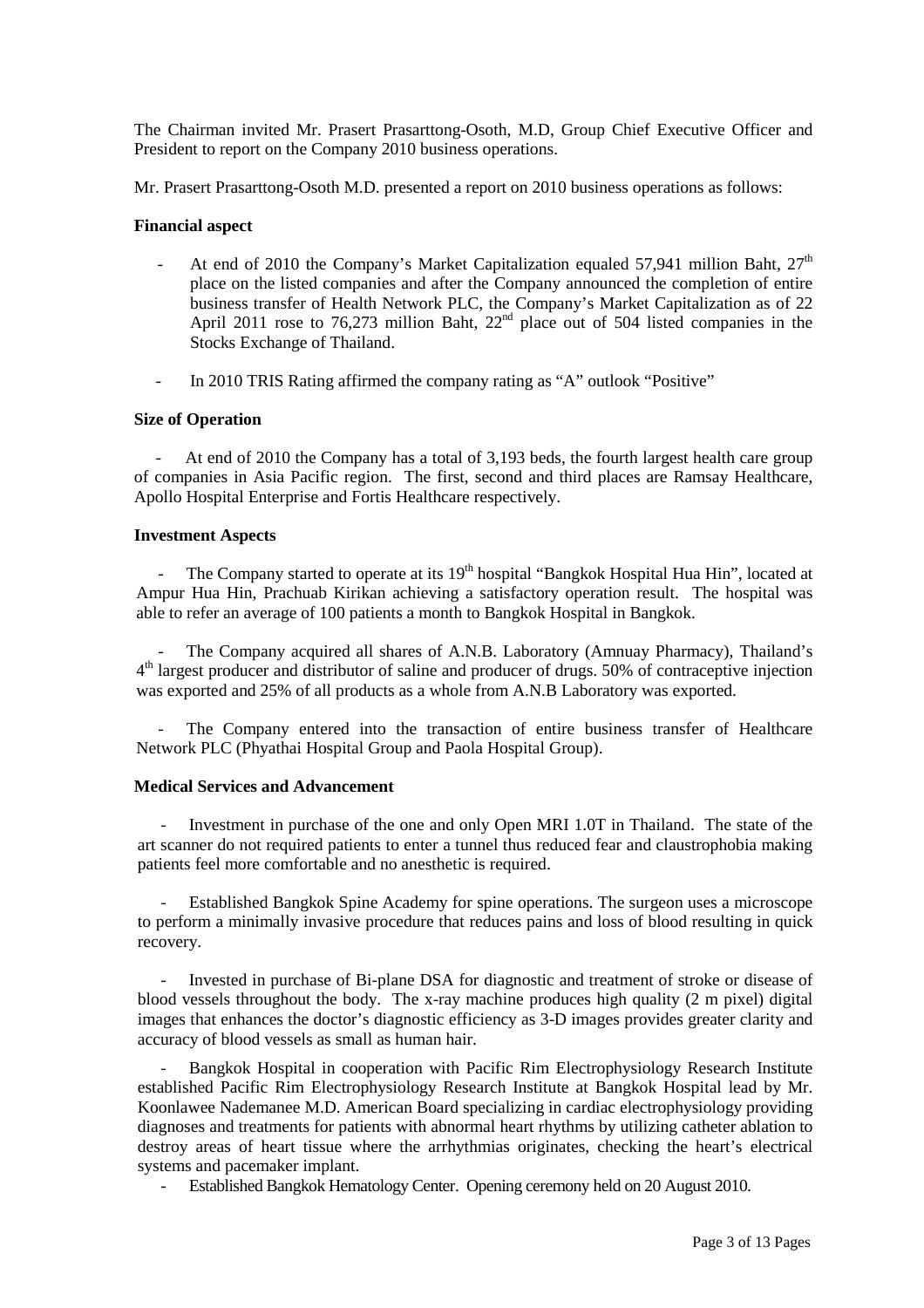The Chairman provided an opportunity for shareholders to ask questions concerning results of 2010 business operation.

Mr. Siriwat Worawatewuthikun, a shareholder, asked about manpower management, whether the Company has prepared administrative personnel to take over when term of service of current team expires.

CEO and President explained that the Company has set a manpower preparation plan. Personnel divided into two groups, those responsible for management are young administrators aged 35 years old and over while the second group consisting medical professionals and nurses with average age between 45 – 50 years old. Both groups will be the Company's most important personnel in the future.

Mr. Siriwat Warawatewuthikun, a shareholder, expressed his appreciation of the Board for taking action to set up manpower preparation plan and asked the Board as well as Chairman of the Audit Committee to stress the importance of good corporate governance. As the company grows and expands extensively, it is necessary to have highly efficient internal management systems in order to prevent problems over personal interest and to enhance good governance.

CEO and President thanked the shareholder for his suggestions.

The Chairman provided an opportunity for shareholders to ask questions. No shareholder had any question or required further information.

**Resolution** The Meeting duly acknowledged the Company 2010 business operation.

## **Agenda 3: To approve the Company and its subsidiaries' audited consolidated financial statements for 2010**

The Chairman proposed the approval of Balance Sheet and Profit and Loss Account of the Company and its subsidiaries as at 31 December 2010 which have been reviewed by the Audit Committee and audited by Mr. Narong Puntawong, certified public accountant from Ernst and Young Office Company Limited, detail information can be found in 2010 Annual Report that had already been sent to each shareholder.

A proxy proposed a report of total participants at the meeting before the start of each agenda.

Before the start of Agenda 3, the Company Secretary reported the following total number of participants to the meeting. 123 shareholders attended the meeting in person, holding a total of 647 million shares; 677 shareholders attended by proxies, holding a total of 574 million shares. Altogether shareholders holding a total of 1,221 million shares attended the meeting at the start of Agenda 3, equal to 82.49 % of the Company's issued and paid up shares.

A proxy asked for explanation on voting method, what kind of mark to put on the ballot card.

The Chairman explained that shareholder can put any mark on the ballot card but to put in one box only. After that the Chairman invited Mr. Sripop Sarasas Audit Committee member to report on main points of the Balance Sheet and Profit and Loss Account for consideration by the meeting.

Mr. Sripop Sarasas, Independent Director and member of Audit Committee reported that the Audit Committee had considered the information contained in the Company's Balance Sheet and the report of auditor and found that it had been prepared in compliance with generally accepted auditing standards and presented fairly in all material respects. The auditor expressed his view that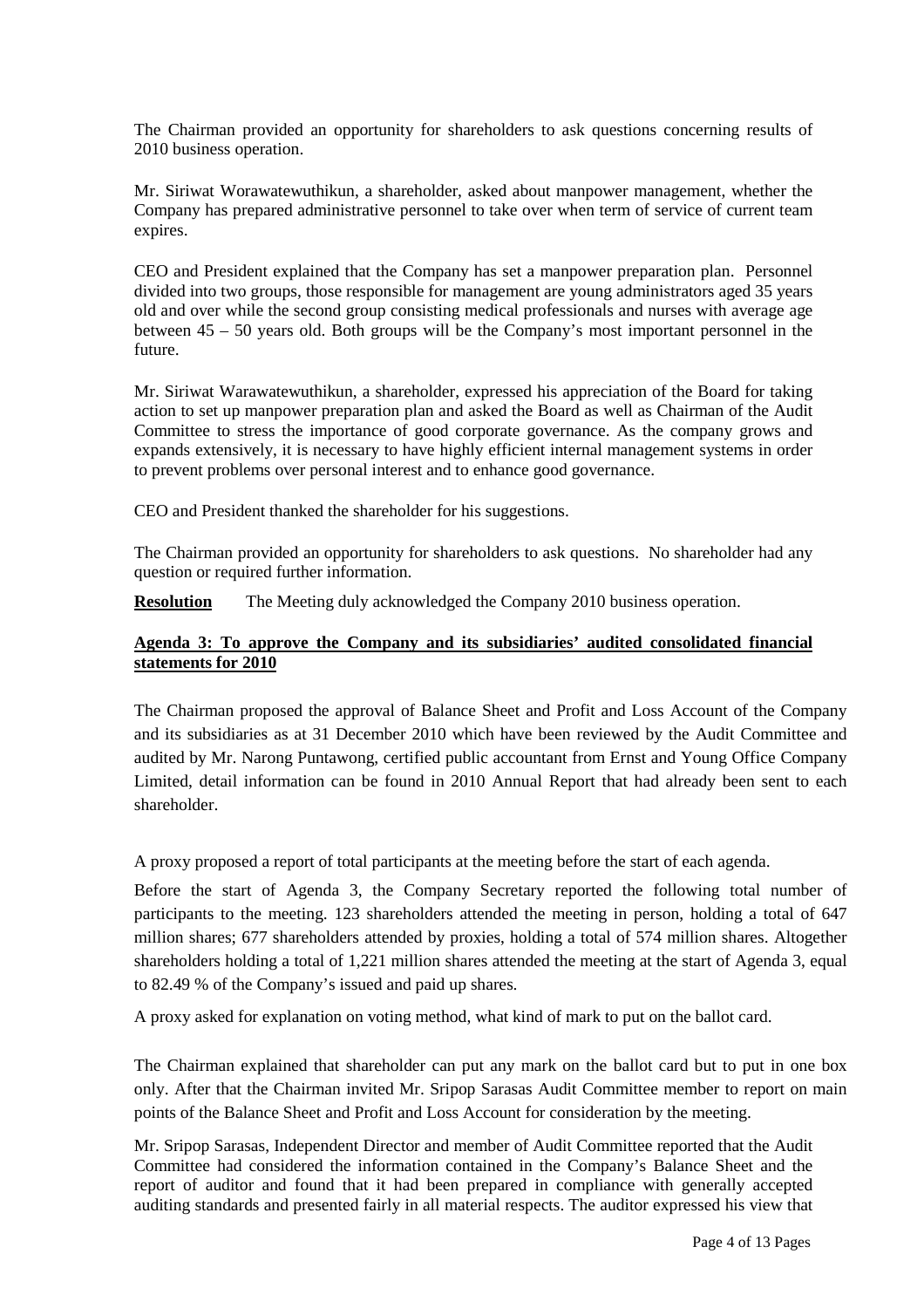financial position, the results of their operations and cash flows of the company and its subsidiaries as shown on the financial statement were correct and complied with generally accepted accounting standards. No qualifying opinion was made on the Financial Statements.

Details of the Financial Statements are as follows:

Profit and Loss Account of the Company and its subsidiaries: The Company income statement showed total patient revenue in 2010 equal 23,513 million Baht compared to 21,597 million Baht in 2009. Total expense in 2010 equal 21,132 million Baht compared to 19,812 million Baht in 2009. Net Profit (after deduction of minority interests) in 2010 equal 2,295 million Baht compared to 1,725 million Baht in 2009.

The Company and its subsidiaries Balance sheet showed total assets in 2010 equal 32,197 million Baht, total liabilities equal 15,914 million Baht and shareholders equity equal 16,283 million Baht compared to year 2009 total assets equal 30,359 million Baht, total liabilities equal 15,612 million Baht and shareholders equity equal 14,747 million Baht.

The Chairman provided an opportunity for the meeting to ask questions or comment.

Mr. Suriyont, a proxy, asked for more details on Notes No. 12 of Financial Statement - the investment in associated company regarding the further investment policy in Ramkamhaeng Hospital PLC and Krungdhon Hospital PLC.

CEO and President explained that the company holds 38.2 % of total paid up shares of Ramkamhaeng Hospital PLC which has excellent performance results and regularly sends its profits to the Company. Therefore there is no policy to interfere with its management and would continue to hold the same proportion of shares. Regarding Krungdhon Hospital PLC, the Company holds 20% of its total paid up shares. It was established and grew with the Company for the past 40 years. Its operations have no problems only that the size of the hospital is very small. Therefore there is no policy to interfere its operations or increase the company's stake.

The Chairman gave an opportunity for the meeting to ask further questions. As no further comments were made, the Chairman requested the meeting to caste their votes.

**Resolution:** The meeting approved the Company's Balance Sheet and Profit and Loss Account as of 31 December 2010 as proposed by the Board of Directors with the following vote totals:

(1,222,663,837 affirmative votes equal to 99,9993 %. 8,500 negative votes, equal to 0.0006 % of total votes of participants present at the meeting and eligible to caste the votes)

## **Agenda 4: To acknowledge the allocation of the company's profit for 2010**

Before the start of Agenda 4, the Company Secretary reported the following total number of participants to the meeting. 125 shareholders attended the meeting in person, holding a total of 648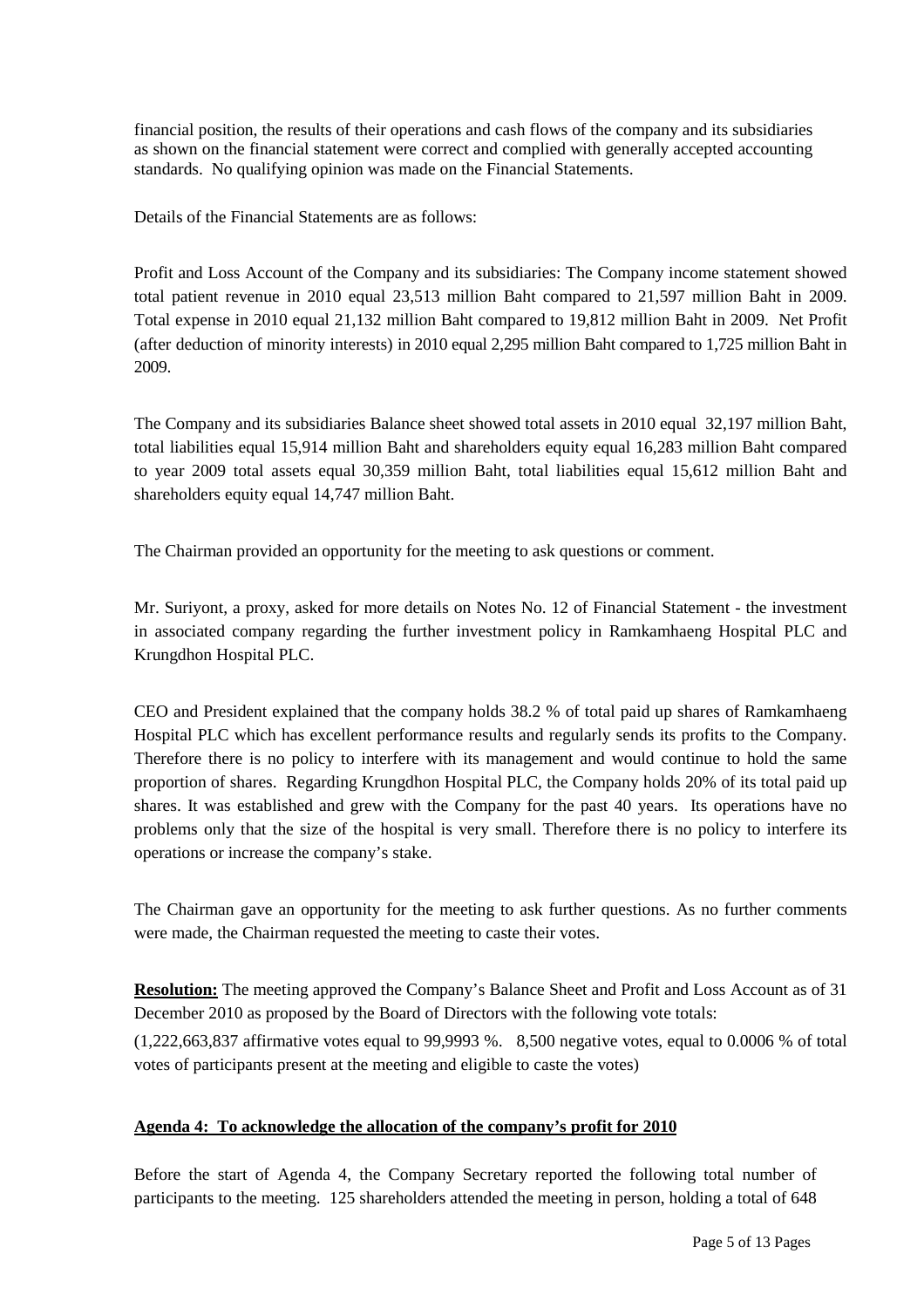million shares; 683 shareholders attended by proxies, holding a total of 591 million shares. Altogether shareholders holding a total of 1,239 million shares attended the meeting at the start of Agenda 4, equal to 83.76 % of the Company's issued and paid up shares.

The Chairman proposed acknowledgement of the allocation of 2010 profit by distributing an interim dividend to shareholders at 0.80 Baht per share, totaling 996,828,748 Baht and the payment had made on 12 January 2011 which equal to 100 % of net profit generated from operation in 2010. Therefore no additional dividend will be proposed for payment.

The Company Board of Directors considered as appropriate to pay dividend at the amount mentioned above as the rate is higher than the dividend paid in previous year and compliance with the Company policy on payment of dividend. The company shall pay dividend at the amount not less than 50% of net profit of the company financial statement.

|                                          | <b>2010</b>   | 2009          |                        |
|------------------------------------------|---------------|---------------|------------------------|
| <b>Total registered shares</b>           | 1,246,035,935 | 1,214,498,745 | <b>Shares</b><br>Baht/ |
| Rate for payment of dividend             | 0.80          | 0.70          | share                  |
| Dividend paid                            | 996.83        | 850.15        | m. Baht                |
| Company's net profit                     | 995.51        | 922.62        | m. Baht                |
| Proportion of dividend and net<br>profit | 100%          | 92%           |                        |

Legal reserve – As at end of 2010, the Company registered capital is 1,312,264,222 Baht and its legal reserve is 131,226,422 Baht which fully meets the limit of 10% of the Company registered capital at end of 2010, therefore the Company will not propose allocation of 2010 profit as additional legal reserve.

The Chairman asked if any shareholder would like to make other comments. As no shareholder has any additional comments, the Chairman requested the meeting to acknowledge the allocation of the Company 2010 net profit.

**Resolution** The Meeting duly acknowledged the allocation of the Company net profit in 2010 as dividend at the rate of 0.80 baht per share, totalling 996,828,748 Baht.

## **Agenda 5: To consider and approve the appointment directors whose retire by rotation.**

Before the start of Agenda 5, the Company Secretary reported the following total number of participants to the meeting. 125 shareholders attended the meeting in person, holding a total of 648 million shares; 687 shareholders attended by proxies, holding a total of 594 million shares. Altogether shareholders holding a total of 1,242 million shares attended the meeting at the start of Agenda 5, equal to 83.88 % of the Company's issued and paid up shares.

The Chairman invited Prof. (Emeritus) Santasiri Sornmani, M.D. Independent Director and Nomination and Remuneration Committee member to proceed with the meeting on this agenda.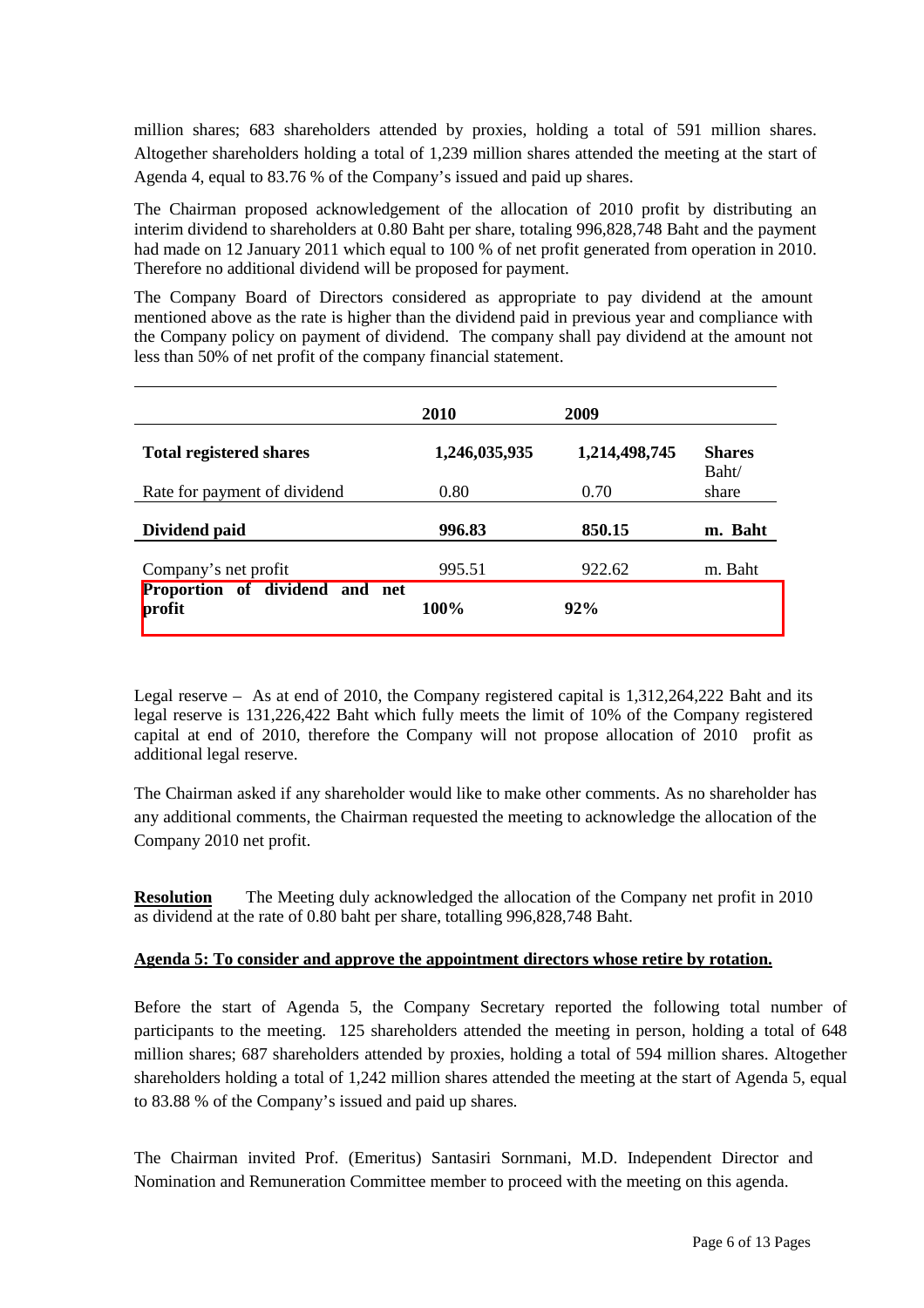Prof. (Emeritus) Santasiri Sornmani, M.D. said that in accordance to the Company Articles of Association, Clause 17 stated that one-third of the directors should retire from office at the end of term. Since  $1<sup>st</sup>$  April 2011, the Company has 16 directors; therefore six directors were due for retirement as follows:

| Director and President      |
|-----------------------------|
| <b>Independent Director</b> |
| Director                    |
| Director                    |
| Independent Director and    |
| Member of Audit Committee   |
| Independent Director and    |
| Member of Audit Committee   |
|                             |

In this event the Company Board of Directors and Nomination and Remuneration Committee excluding all interested directors considered as appropriate to nominate five following directors for re-appointment to another term of office.

| 1. Mr. Prasert Prasarttong-Osoth, M.D. | Director                    |
|----------------------------------------|-----------------------------|
| 2. Mr. Chatree Duangnet, M.D.          | Director                    |
| 3. Mr. Pradit Theekakul                | Director                    |
| 4. Dr. Somchai Sujjapongse             | <b>Independent Director</b> |
| 5. Mr. Sripop Sarasas                  | <b>Independent Director</b> |

Bringing a total number of company Directors to 15. The Nomination and Remuneration Committee referred to curriculum vitae and past performance of the five directors nominated for re-appointment and found that they possess the skills, experience and expertise and had participated in making decisions and recommendations which were of great benefit to the operation of the hospitals and network in the past. In addition they are independent directors who possess all the qualifications in compliance with the Notification of the Securities and Exchange Commission and with the definition of the company as Independent Director.

The Nomination and Remuneration Committee did not nominate Prof. (Emeritus) Sanoe Indrasuksri, M.D. for re-appointment to another term of office for reason of health and as 15 directors is an appropriate number for the Company, the Committee did not nominate any other person to replace Prof. (Emeritus) Sanoe Indrasuksri, M.D.

Prof. (Emeritus) Santasiri Sornmani, M.D. informed the meeting that the Company provided an opportunity for shareholders to nominate other qualified persons as candidates for the election as the Company directors in advance of the Shareholders Meeting during 1<sup>st</sup> December 2010 to 15 January 2011 but no shareholder nominated any other persons.

The Chairman provided an opportunity for shareholders to ask questions on this agenda.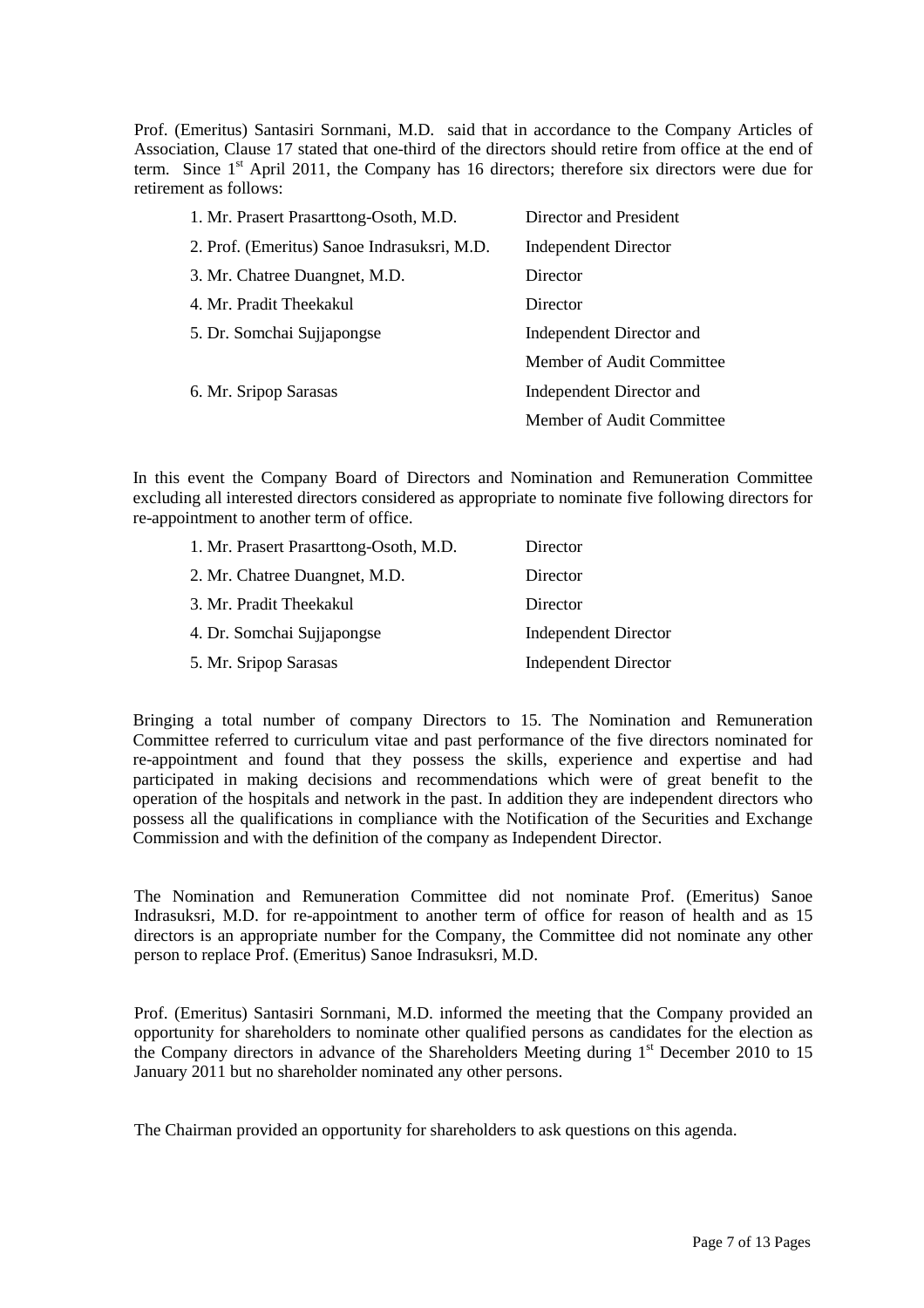Mr. Siriwat Worawajwuthikun,, a shareholder said that to comply with principle of good governance he requested the Chairman to invite all five directors whose term has ended to leave the meeting room.

The Chairman stated that during the election, the five directors were requested to leave the room as recommended by the shareholder and proposed the meeting to caste votes in order to elect directors to replace those to be retired at the end of term of service. Name of each candidate to be announced and shareholders should caste their votes for each director individually and only ballot cards with negative votes and abstentions will be collected as announced at the start of the meeting.

As no shareholder has any other questions, the Chairman asked the meeting to proceed with the election of five directors individually.

**Resolution:** The meeting approved the appointment of the 5 directors who retired to be reinstated as the Company directors for anther term of office. The votes were cast to elect each director individually with the following vote totals:

## **5.1. Mr. Prasert Prasarttong-Osoth, M.D.**

(1,240,941,956 affirmative votes, equal 99.8854 %; 1,400,500 negative votes, equal 0.1127 %; 23,000 abstentions, equal 0.0018 of total votes of participants present at the meeting and eligible to caste the votes.)

### **5.2. Mr. Chatree Duangnet, M.D.**

(1,240,785,001 affirmative votes, equal 99.8727 %; 1,415,700 negative votes, equal 0.1139 %; 164,755 abstentions, equal 0.0132 of total votes of participants present at the meeting and eligible to caste the votes.)

### **5.3. Mr. Pradit Theekakul**

(1,238,874,256 affirmative vote, equal 99.7188 %; 3,482,300 negative votes, equal 0.2802 %; 10,000 abstentions equal 0.0008 of total votes of participants present at the meeting and eligible to caste the votes.)

### **5.4. Dr. Somchai Sujjapongse**

(1,161,174,309 affirmative votes, equal 93.2077 %; 81,097,118 negative votes, equal 6.5096 %; 3,520,600 abstentions, equal 0.2825 of total votes of participants present at the meeting and eligible to caste the votes.)

## **5.5. Mr. Sripop Sarasas**

(1,245,748,327 affirmative votes, equal 99.9964 %; 20,700 negative votes, equal 0.0016%; 23,000 abstentions, equal 0.0018 of total votes of participants present at the meeting and eligible to caste the votes.)

## **Agenda 6: To fix the directors' remuneration**

Before the start of Agenda 6, the Company Secretary reported the following total number of participants to the meeting. 128 shareholders attended the meeting in person, holding a total of 648 million shares; 691 shareholders attended by proxies, holding a total of 598 million shares. Altogether shareholders holding a total of 1,246 million shares attended the meeting at the start of Agenda 6, equal to 84.11 %.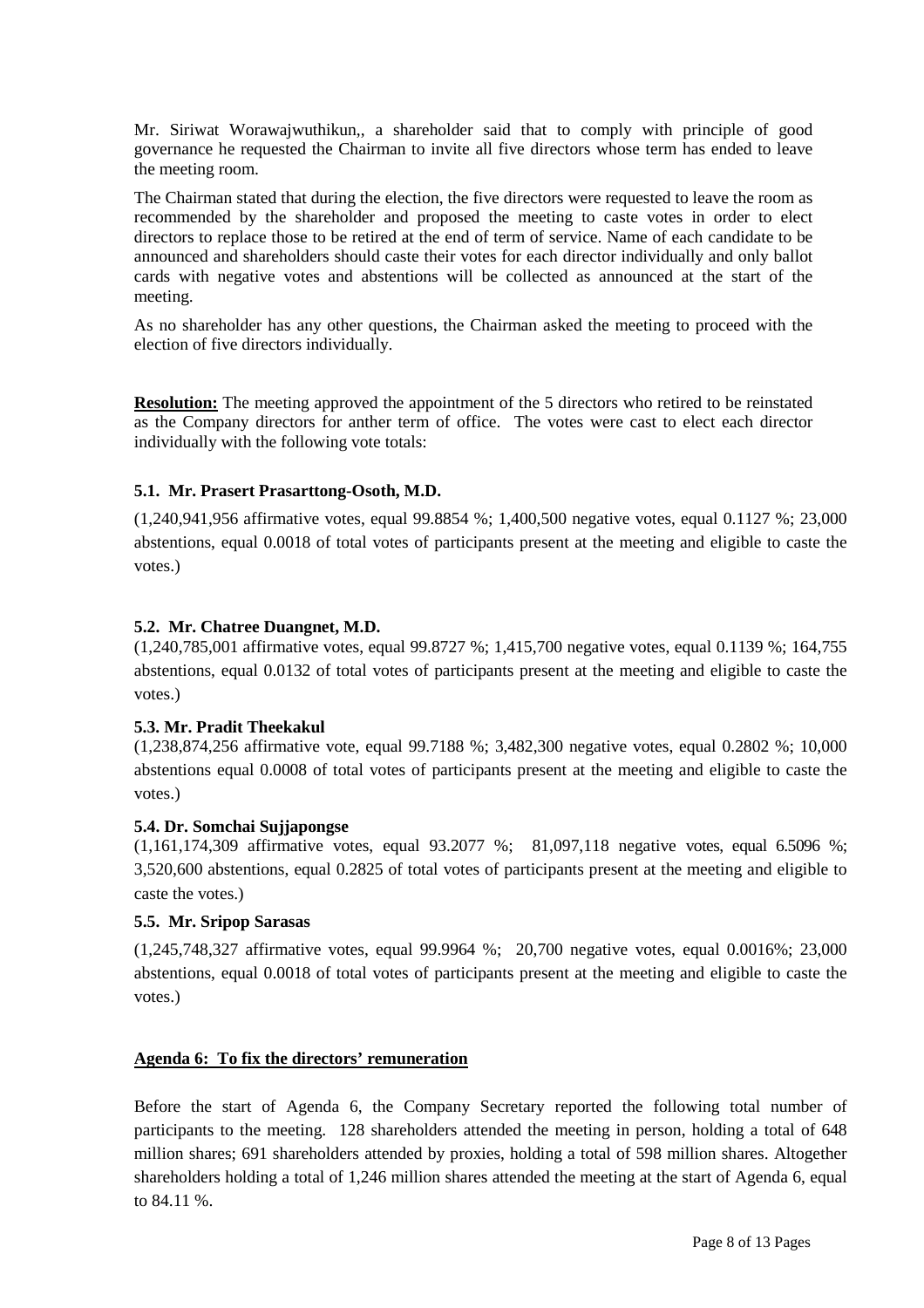The Chairman proposed the approval of the directors remuneration and added that for this agenda the directors, their wives and under aged children were not entitled to vote. He then invited Mr. Sripop Sarasas, Independent Director and Nomination and Remuneration Committee member to report.

Mr. Sripop Sarasas, Independent Director and Nomination and Remuneration Committee member reported that the committee had carefully considered the remuneration for directors whether or not the rate was appropriate by comparison with the rate offered by other companies in the same industry in addition to current business situation, net profit for 2010 and the dividend allocated to shareholders in 2010, the committee proposed to set the remuneration for members of the Board of Directors and sub-committees at the same rate as previous year details as follows.

1. Directors Remuneration comprising of the following items

| <b>Details</b>                  | 2011                  | 2010                  |
|---------------------------------|-----------------------|-----------------------|
| 1.1 Meeting fee                 |                       |                       |
| - Chairman – per meeting        | 40,000 Baht           | 40,000 Baht           |
| - Each Director $-$ per meeting | 25,000 Baht           | 25,000 Baht           |
| 1.2 Director remuneration       | Total 15 million Baht | Total 15 million Baht |

**2. Sub-committees Remuneration**, consisting of Audit committee and Nomination and Remuneration committee to receive remuneration in the form of meeting allowance details as follows:

| <b>Details</b>                | 2011        | 2010        |
|-------------------------------|-------------|-------------|
| <b>Meeting fee</b>            |             |             |
| - Chairman - per meeting      | 30,000 Baht | 30,000 Baht |
| - Each director - per meeting | 25,000 Baht | 25,000 Baht |

After the explanation given by Mr. Sripop Sarasas, Independent Director and Nomination and Remuneration Committee Member, the Chairman gave an opportunity for the meeting to ask questions and comment.

The Chairman asked if the meeting had any other comments. As no further comments were made, the Chairman asked the meeting to caste the votes.

**Resolution:** The meeting approved the proposals as follows:

- 1. Approved 15.0 million Baht as director remuneration
- 2. Approved meeting allowance for Company Board of directors and sub-committees directors

| Details of approved meeting fee | Company board of<br>directors | Sub-committee<br>directors |
|---------------------------------|-------------------------------|----------------------------|
| Chairman – per meeting          | 40,000 Baht                   | 30,000 Baht                |
| Each Director – per meeting     | 25,000 Baht                   | 25,000 Baht                |

(811,030,528 affirmative votes, equal 99.9981 %; 14,700 negative votes, equal 0.0018 % of total votes of participants present at the meeting and eligible to caste the votes.)

**Remark:** Directors, their spouses and under aged children who were shareholders attending the meeting were not entitled to vote.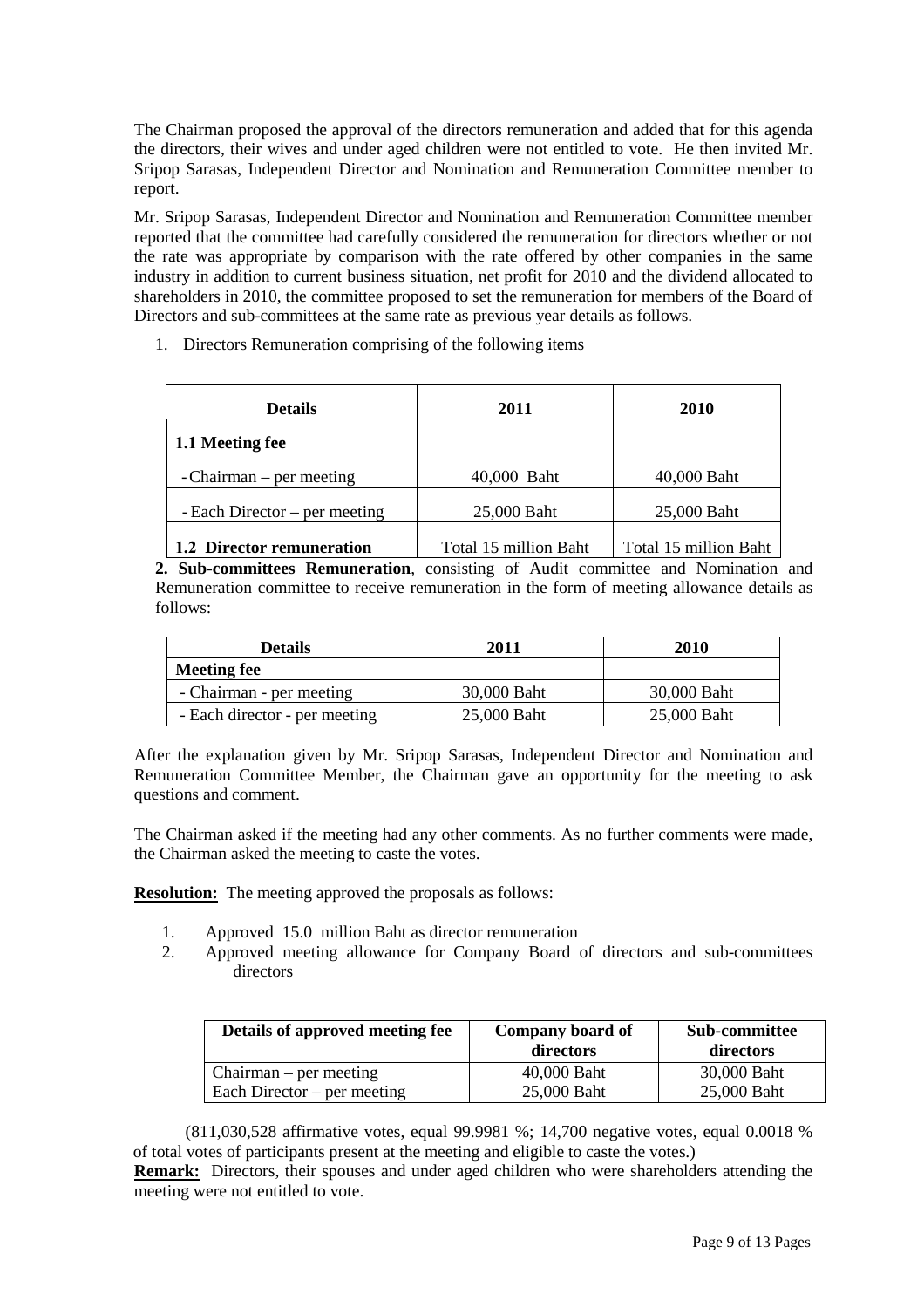# **Agenda 7: Appointment of Auditors for 2011 and determination of audit fee**

Before the start of Agenda 7, the Company Secretary reported the following total number of participants to the meeting. 128 shareholders attended the meeting in person, holding a total of 648 million shares; 693 shareholders attended by proxies, holding a total of 598 million shares. Altogether shareholders holding a total of 1,246 million shares attended the meeting at the start of Agenda 7, equal to 84.11 %.

The Chairman proposed the appointment of auditors for 2011 in compliance to the Company's Article of Association that appointment of auditors shall be considered at Annual Shareholders Meeting and invited Professor Santasiri Sornmanee M.D. Chairman of the Audit Committee to report.

Prof. Santasiri Sornmanee , Independent Director and Chairman of Audit Committee reported that the Audit Committee and the Company Board of Directors considered the criteria for selection of auditors as follows:

- 1. Appropriate knowledge, expertise and experience of auditors
- 2. Availability of audit staff and experience of audit team
- 3. Justification of audit fee
- 4. Independence of auditors. Auditors shall not have any connection with and /or an interest in the Company, its subsidiaries, executives or major shareholders or persons related to them. In this way the auditors could express their professional views independently concerning financial statements of the Company and its subsidiaries.

With due consideration of basic elements, the following were nominated

| List of Auditors to be Appointed       | <b>CPA License No.</b> | <b>Commencement</b><br>of Services |
|----------------------------------------|------------------------|------------------------------------|
| 1. Mr. Narong Puntawong and / or       | No. 3315               | 2009                               |
| $2a$ Mr. Wichart Lokatekrawee and / or | No. 4451               | 2009                               |
| 3. Miss Kamontip Lertwitworatep        | No. 4377               | 2009                               |

From Ernst & Young Office Company Limited as the Company auditors for 2011 and set the audit fee at 1,900,000 Baht, the same amount as previous year as follows:  $(IInit \cdot Path)$ 

|                                     |           | UIIII. Daily |
|-------------------------------------|-----------|--------------|
| <b>Audit Fee</b>                    | 2011      | 2010         |
| Fee for quarter review (3 quarters) | 870,000   | 870,000      |
| Annual audit fee                    | 1,030,000 | 1,030,000    |
| <b>Total fee</b>                    | 1,900,000 | 1,900,000    |

Those who are nominated to be the auditors would also serve as the auditors for subsidiaries of the Company. They have no any relationship and/or interest with the Company, associates,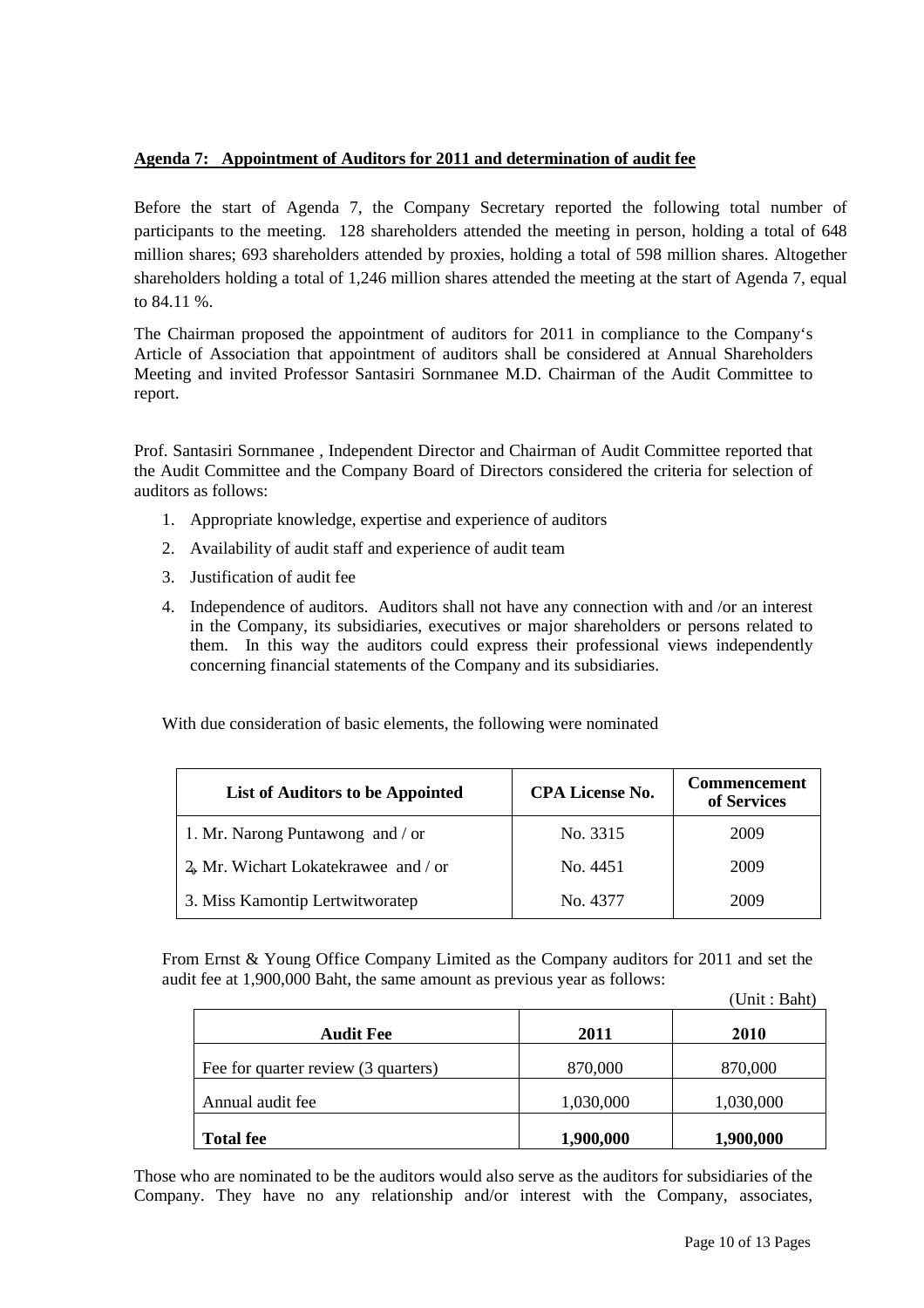subsidiaries, executives, major shareholders or related persons of the aforesaid persons. Therefore, they are independent in conducting audit and providing their opinion on the financial statements of the Company and subsidiaries.

The Chairman allowed the meeting to add further comments. As no further comments were made, the meeting was asked to vote. .

**Resolution:** The meeting approved the appointment of all three auditors aforementioned from Ernst & Young Office Company Limited as external auditors for 2011 and approved the proposal of the audit fee of 1,900,000 Baht as proposed.

(1,245,785,223 affirmative votes, equal to 99.9993 %; 8,500 negative votes, equal to 0.0006 % of total votes of participants present at the meeting and eligible to vote)

### **Agenda 8. Consider and approve the issuance and offering of debentures in the amount of not exceeding THB 10,000 million**

The Chairman asked whether any shareholder wanted a report on total number of participants. No shareholder wanted a report total number of participants to the meeting.

The Chairman, therefore, proposed approval for issuance and sale of bonds, having less than 12 years maturity, for the amount not exceeding 10,000 m Baht and assigned the President and / or Chief Financial Officer or person assigned by the President and / or Chief Financial Officer as Attorney with authority to set criteria, conditions and other details relevant to issuance and sale of bonds as necessary and deemed as appropriate to meet legal requirements; to register the above mentioned bonds with the Stocks Exchange of Thailand, The Thai Bond Market Association or other secondary markets; having the authority to take actions to request disclosure of information and to take any other actions with relevant agencies; to appoint consultants or persons relevant to issuance and sale of bonds in addition to make an agreement, to enter signature, to modify documents and other relevant agreements and finally the power to take any other actions to ensure successful issuance and sale of bonds.

Mrs. Narumol Noi-Am, Chief Financial Officer was requested to give explanations on the details to the meeting for consideration as follows:

| <b>Types</b>     | Non-subordinated debentures, with or without trustee, and<br>unsecured                                                                                                                                                                        |  |  |
|------------------|-----------------------------------------------------------------------------------------------------------------------------------------------------------------------------------------------------------------------------------------------|--|--|
| Currency         | THB and/or other foreign currency                                                                                                                                                                                                             |  |  |
| Principal amount | Not exceeding THB 10,000 million or other foreign currency<br>equivalent amount, calculated by using the prevailing exchange<br>rate at the time of each offering.                                                                            |  |  |
| Offering         | Public offering or private placement pursuant to the notification<br>of The Securities and Exchange Commission and/or the Office<br>of the Securities and Exchange Commission to local investors<br>or overseas, in one or several offerings. |  |  |
| Maturity         | Not exceeding 12 years                                                                                                                                                                                                                        |  |  |
| Interest rate    | Depending upon the appropriateness and the market condition<br>at the time of the issue and offer for sale.                                                                                                                                   |  |  |
| Repayment        | Amortization or bullet payment                                                                                                                                                                                                                |  |  |
| Call option      | The Company may have the call option to redeem the<br>debentures before maturity, or may repurchase debentures.                                                                                                                               |  |  |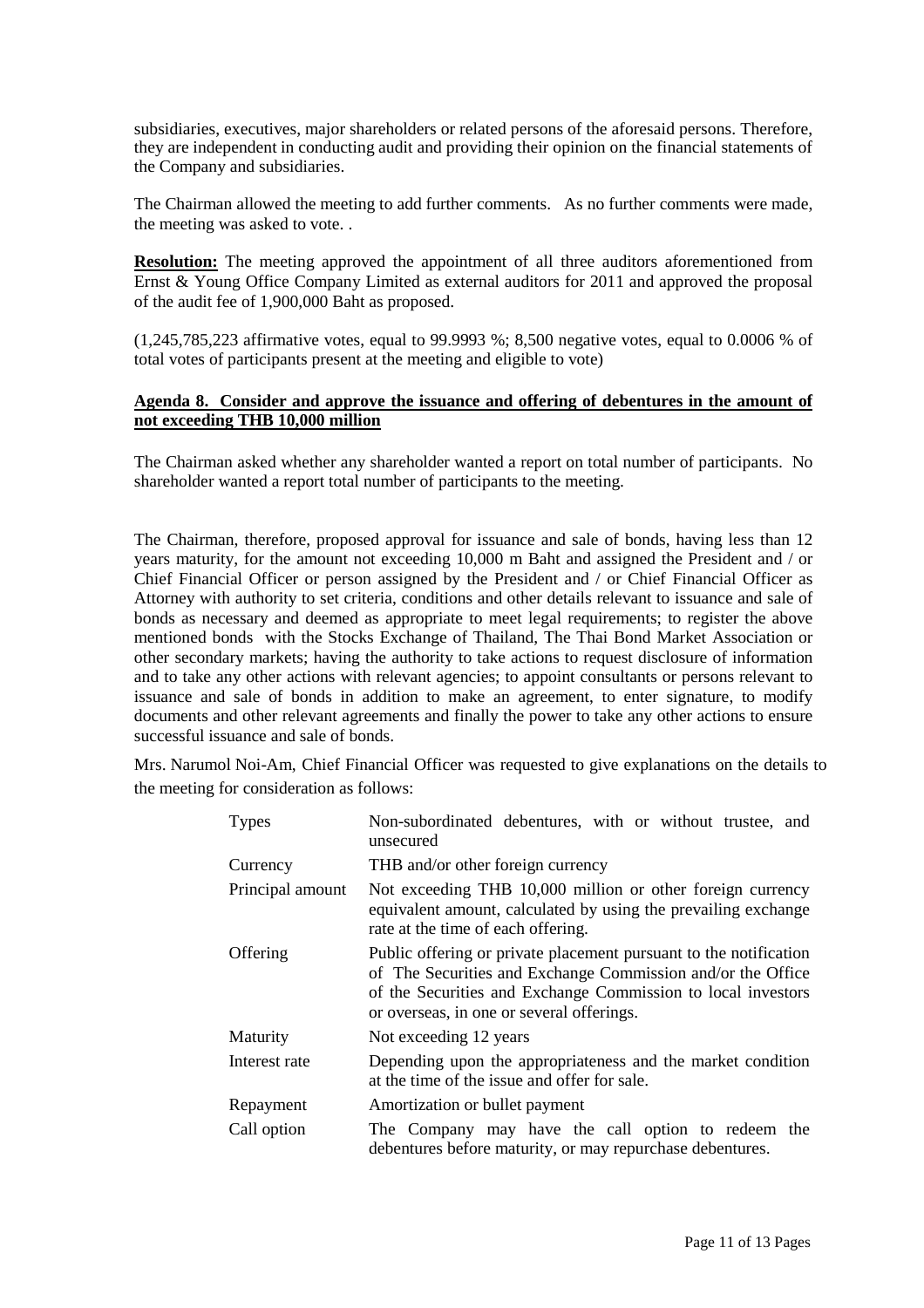| Put option | The debenture holders may be granted with put option subject<br>to the conditions as to be specified by the Company, or may<br>resell the debentures. |
|------------|-------------------------------------------------------------------------------------------------------------------------------------------------------|
| Secondary  | The Company may apply for listing of debentures with the Thai                                                                                         |
| market     | Bond Dealing Center or other foreign bond dealing center                                                                                              |

Then assigned the President and / or Chief Financial Officer or any persons delegated by the President and / or Chief Financial Officer (the "Delegate") are authorized to determine criteria, conditions and other details relating to the issuance and offering for sale of debentures which have not yet been determined as necessary and appropriate according to the laws, including the listing of debentures on the Stock Exchange of Thailand, the Thai Bond Market Association or any other secondary markets. They also have the power to apply for approval from, make disclosure to, and proceed with any and all relevant acts with the relevant regulatory agencies, appoint advisors or relevant persons with respect to the issuance and offering of debentures as well as to enter into, execute and amend relevant documents and contracts, and take any action relating to the issuance and offering of debentures as necessary and appropriate.

The Chairman gave an opportunity for the meeting to ask additional questions

Khun Sutaporn, a proxy questioned the objective for issuance and offering of bonds.

Chief Financial Officer explained that the objective for issuance and sale of bonds is to refinance the bond currently held by the Company, at the amount of 8,500 million Baht that will reach maturity date in the near future. As a Public Company Limited, the Company must observe the condition that issuance of bond must be approved at Shareholders Meeting in advance. Therefore this is preparation for approval of the amount of bond in advance. As to whenever to issue bond and for whatever the amount, the Company shall make comparison of interest rate at that particular time first for the benefit of the Company.

Khun Sutaporn, a proxy, asked about the effect on the ratio of debt to equity of the company and whether it would be a burden to shareholders in the future.

Chief Financial Officer added that at present debt to equity ratio is at 0.5 to 1 and the objective in proposing the agenda of the issuance of bond is to meet debt obligations that are due in the near future. The Company of shall control and ensure that debt to equity ratio meets the creditors' obligations. In addition to Debt to equity ratio, the company shall control interest coverage ratio and debt to EBITDA to comply with the conditions of loan.

The Chairman allowed the meeting to add further comments. As no further comments were made, the meeting was asked to vote.

**Resolution:** The meeting approved the issuance and sale of bonds, less than 12 years maturity, at the amount not exceeding 10,000 million Baht with terms and conditions as proposed.

(1,243,745,623 affirmative votes, equal to 99.8355 %; 1,711,300 negative votes, equal to 0.1373 %: 336,800 abstentions equal to 0.0270 % of total votes of participants present at the meeting and eligible to vote)